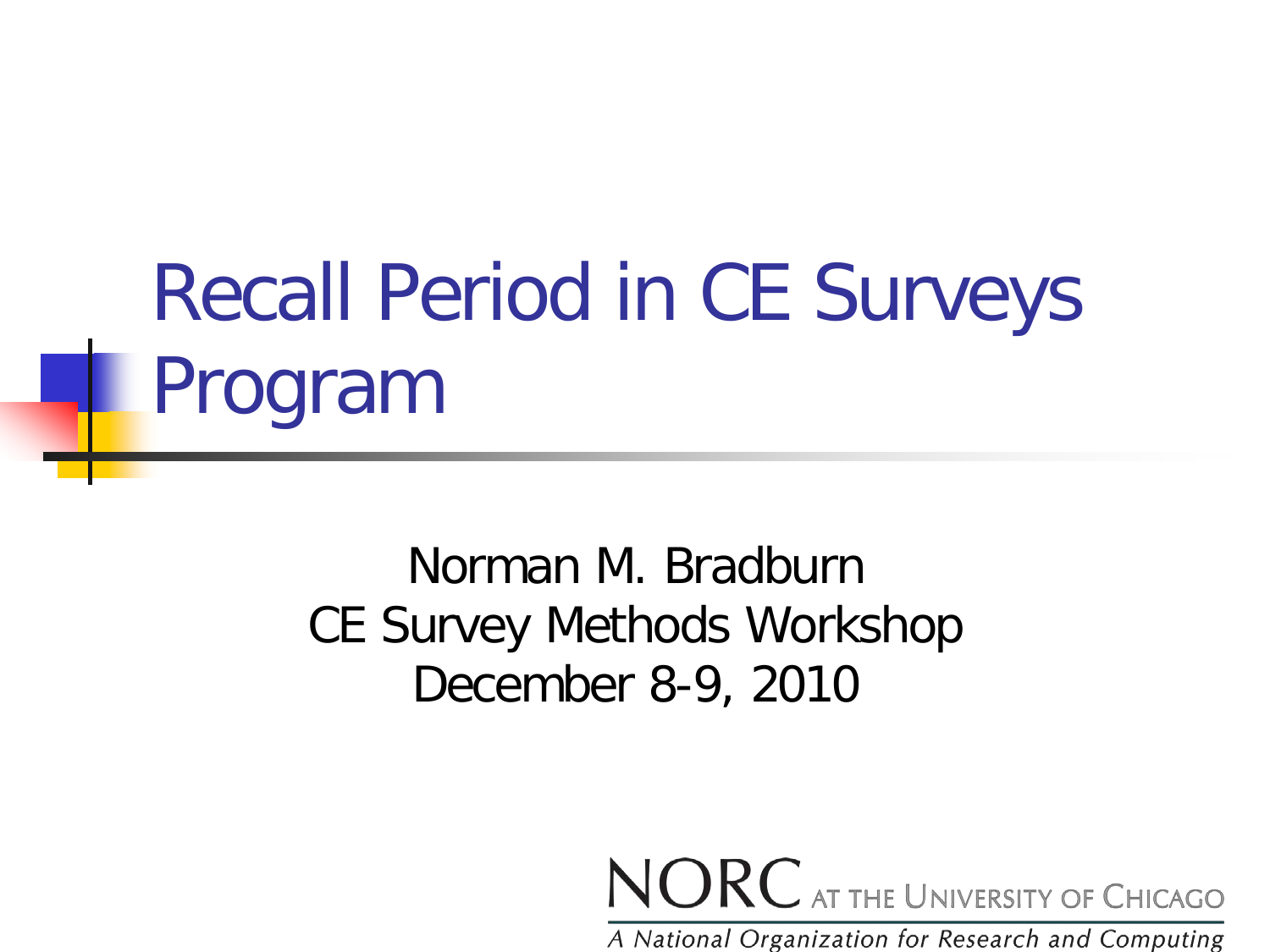# Question-Answering Process

- 1. Comprehending question
- 2. Retrieving relevant information
- 3. Formulating an answer
- 4. Formatting and editing the answer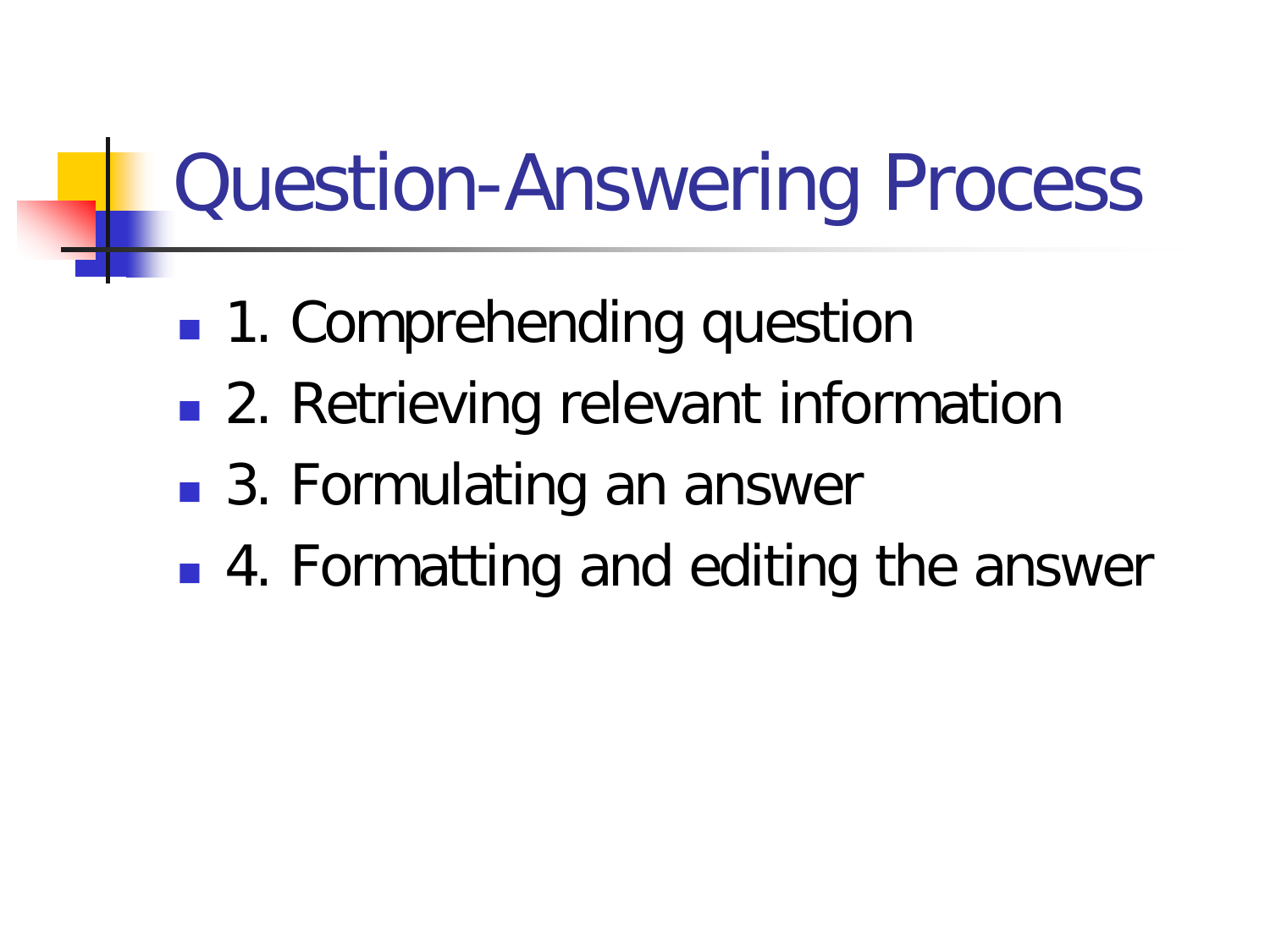Retrieving Relevant Information

- **Event must be encoded in memory**
- Cues important in aiding recall
- Cues may come from wording of question, lists, context
- Recall takes time. The more time the better the recall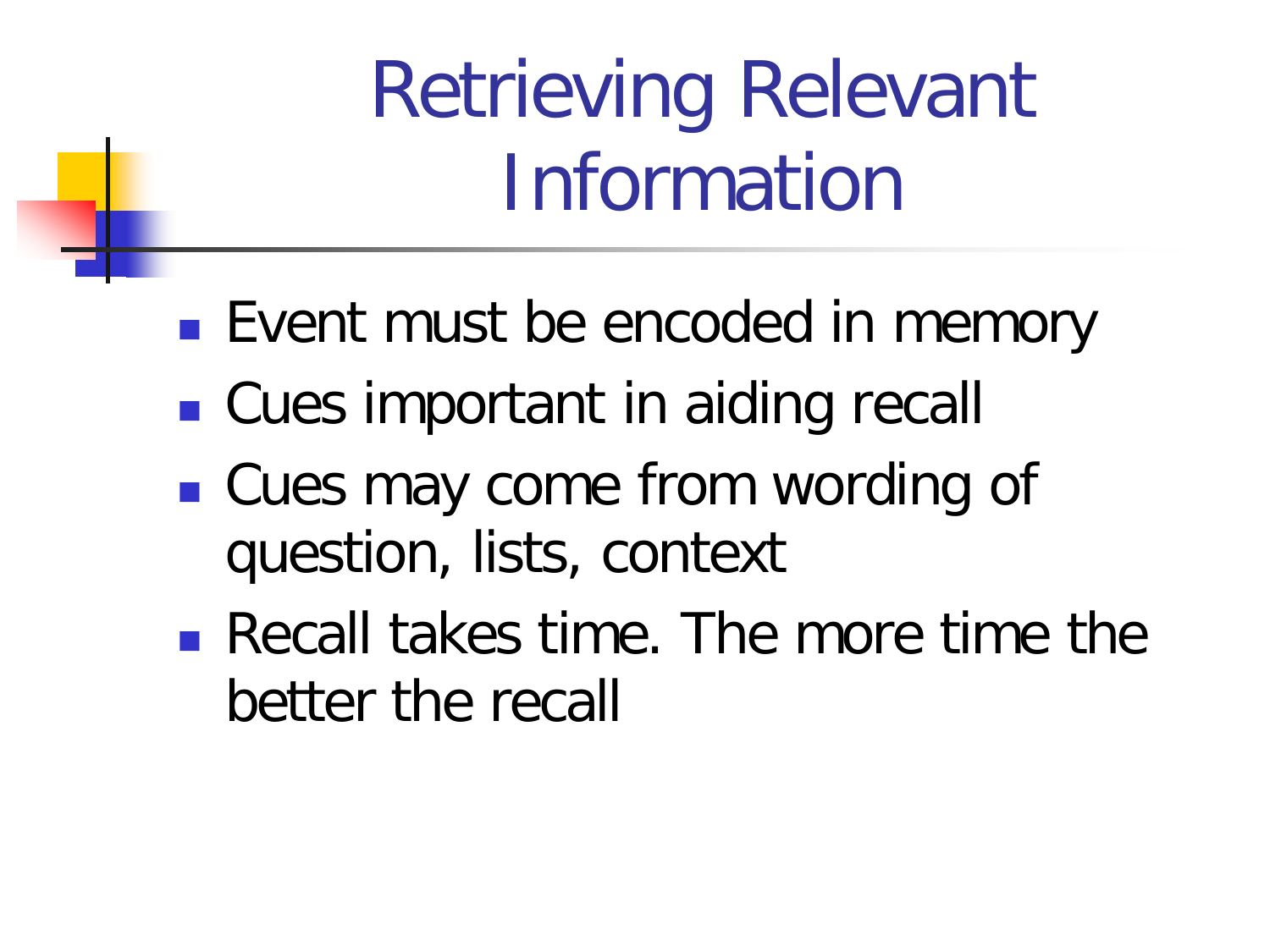## Key Aspects of Recall

- Context
- **Frequency of events**
- Shape of forgetting curve
- **Reference period**
- **Telescoping**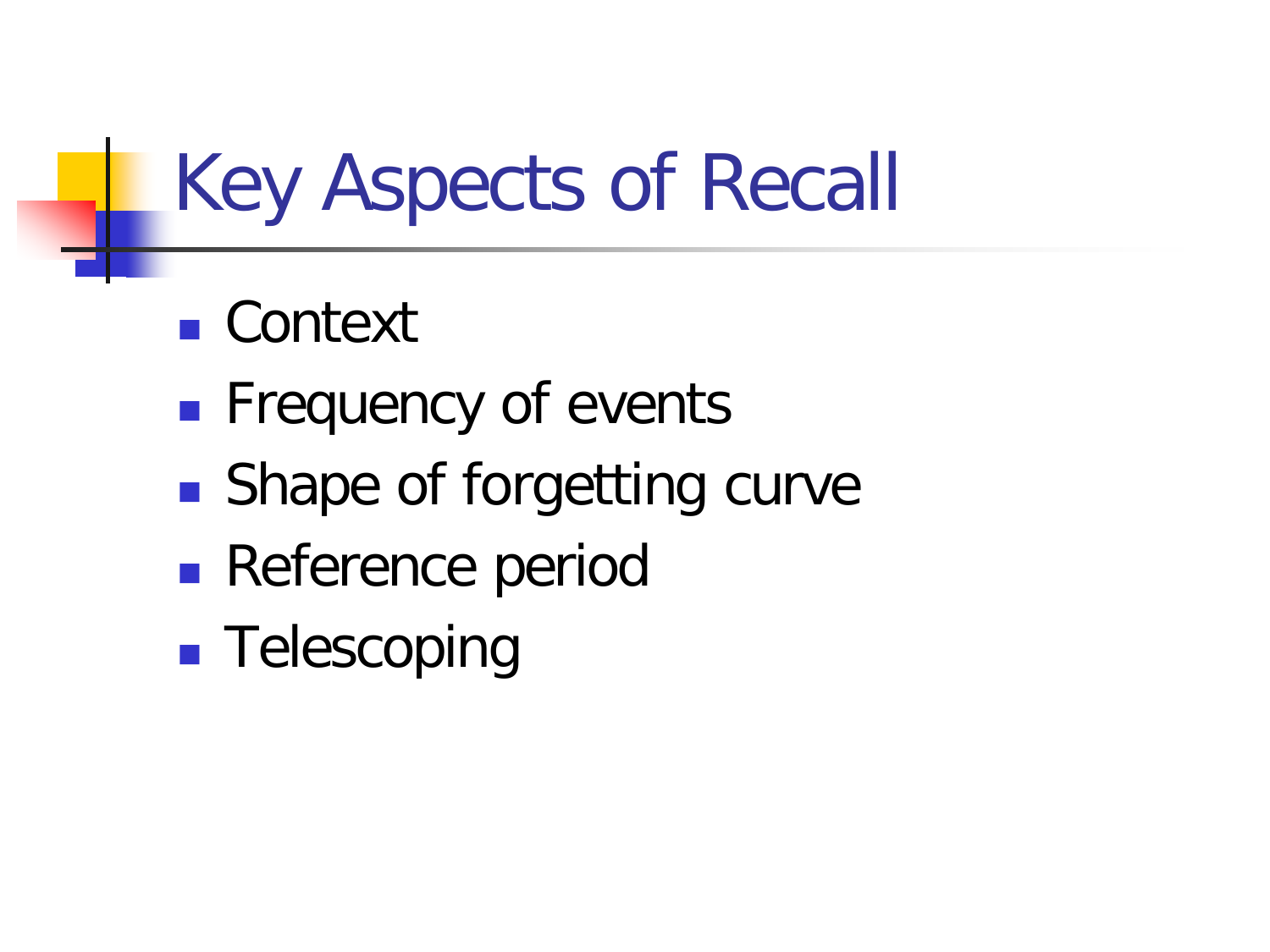### Low Item-incidence Levels

**Two approaches: Vary recall period Vary sample size**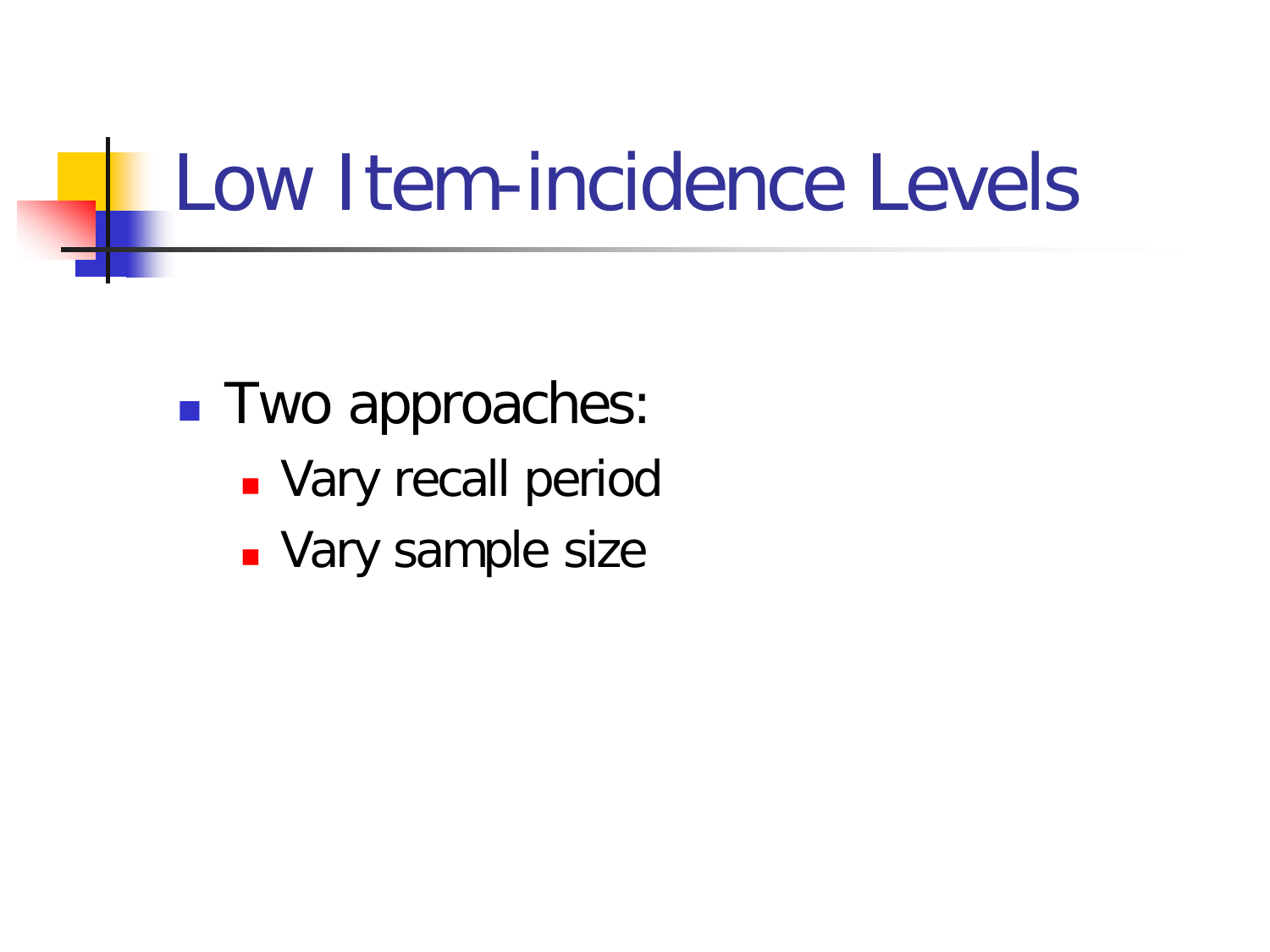Best Practices for Determining Recall Period

- **Ninimize net relative error from** omissions and telescoping
- **Negative Exponential function** ae  $-bt$ fits much expenditure data (t is time, a and  $b$  are constants that vary by expenditure type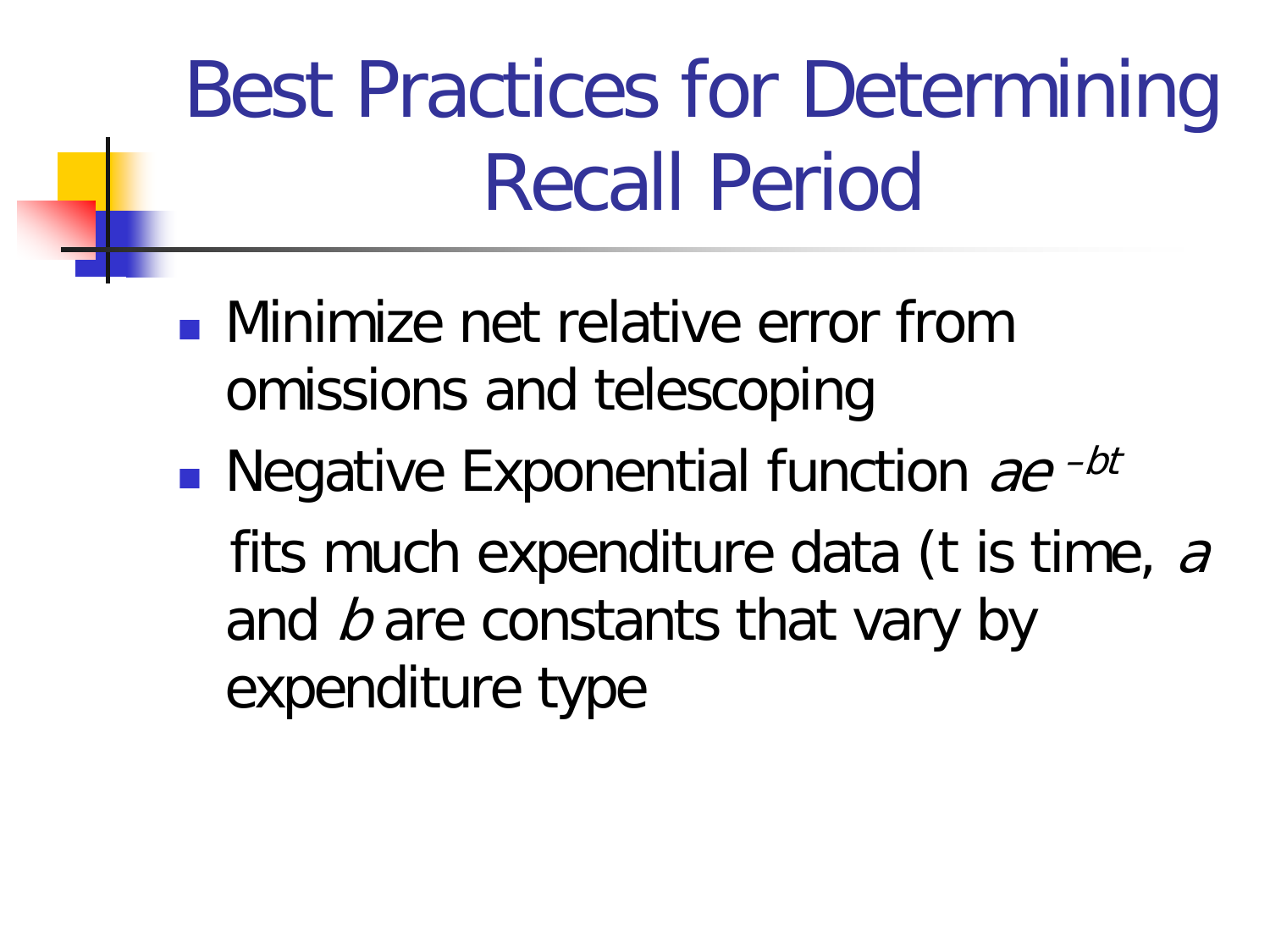## Grouping Questions

- **Minimize cognitive effort**
- Group by event sequences
- Group by expenditure setting
- **Group by recall period**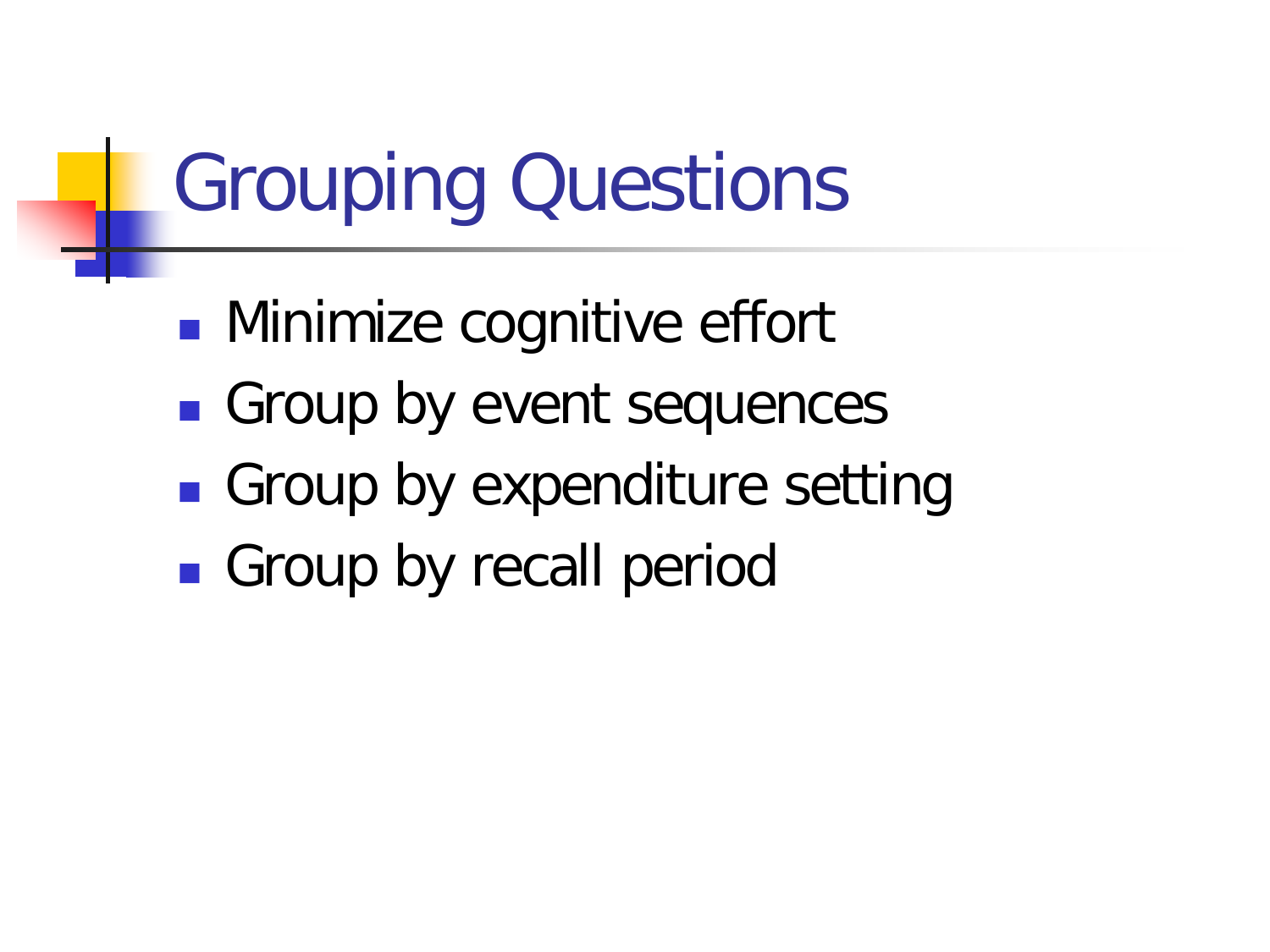# Next Steps

- **Review findings on context effects on** consumer expenditures
- **Explore effects of different groupings**
- Test hypotheses about groupings in laboratory and field
- Do field test to determine operational feasibility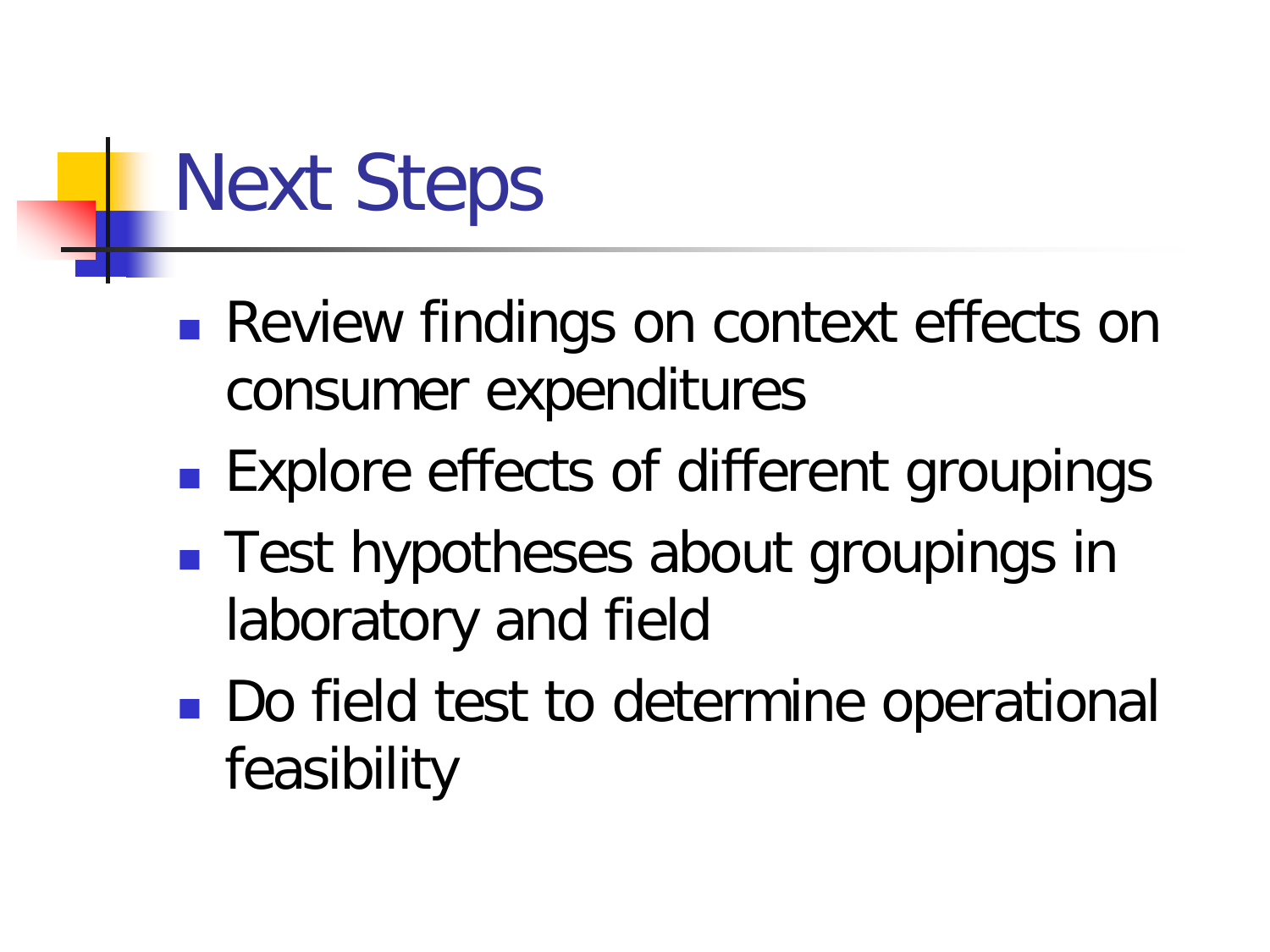## Proposed Survey Design

- Conceptually separate surveys with different groupings and recall periods
- Sample sizes determined by desired level of precision
- **Panel surveys to reduce telescoping**
- **Questionnaire as a matrix**